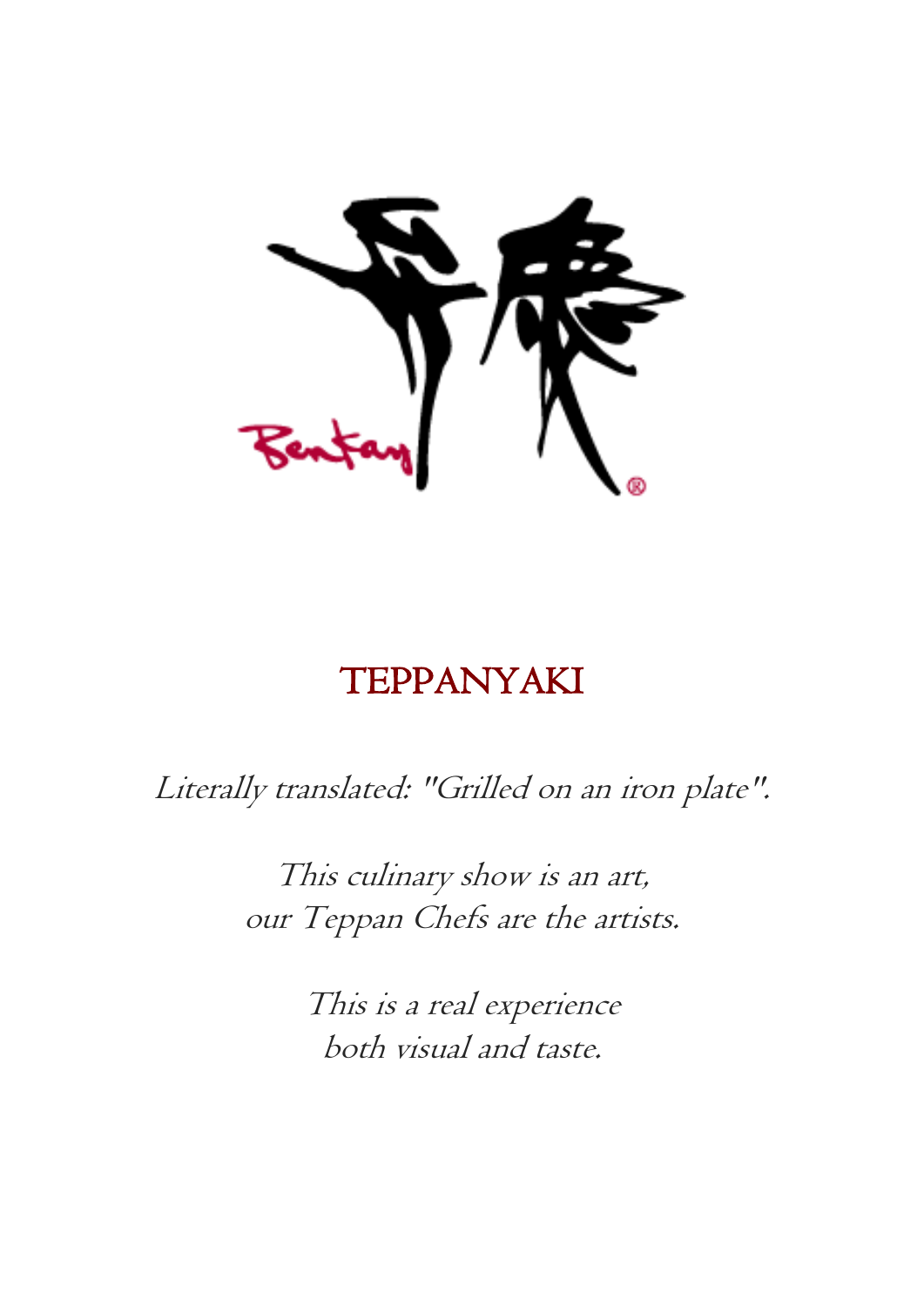

### BENKAY IS ONE OF THE MOST POPULAR CHARACTERS OF JAPANESE FOLKLORE. HE IS A SYMBOL OF HONOR AND LOYALTY.

HE ENTERED THE BUDDHIC MONASTERY VERY YOUNG, BENKAY LEARNED THE ART OF WAR BEFORE JOINING THE YAMABUSHI, A SECT OF MOUNTAIN MONKS RECOGNIZED BY THEIR BLACK COATS

TURBULENT AND VIOLENT, HE IS FIRED AND GOES TO KYOTO WHERE HE TAKES THE CHALLENGE TO TAKE THEIR SABER TO 1000 MEN ON THE GOJO BRIDGE.

AFTER 999 WINS, HE WAS DEFEATED BY YOSHITSUNE, A MEMBER OF THE MINAMOTO CLAN. HE THEN BECOMES HIS VASSAL AND WILL FIGHT ON HIS SIDES IN THE BATTLES.

LOYAL AS EVER BEFORE, BENKAY WILL CONTINUE TO DEFEND HIS MASTER WHILE BEING PASSED BY A DOZEN OF ARROWS.

ACCORDING TO LEGEND, IT WILL FINALLY DIE STANDING AND STAY FREEZING IN THAT POSITION.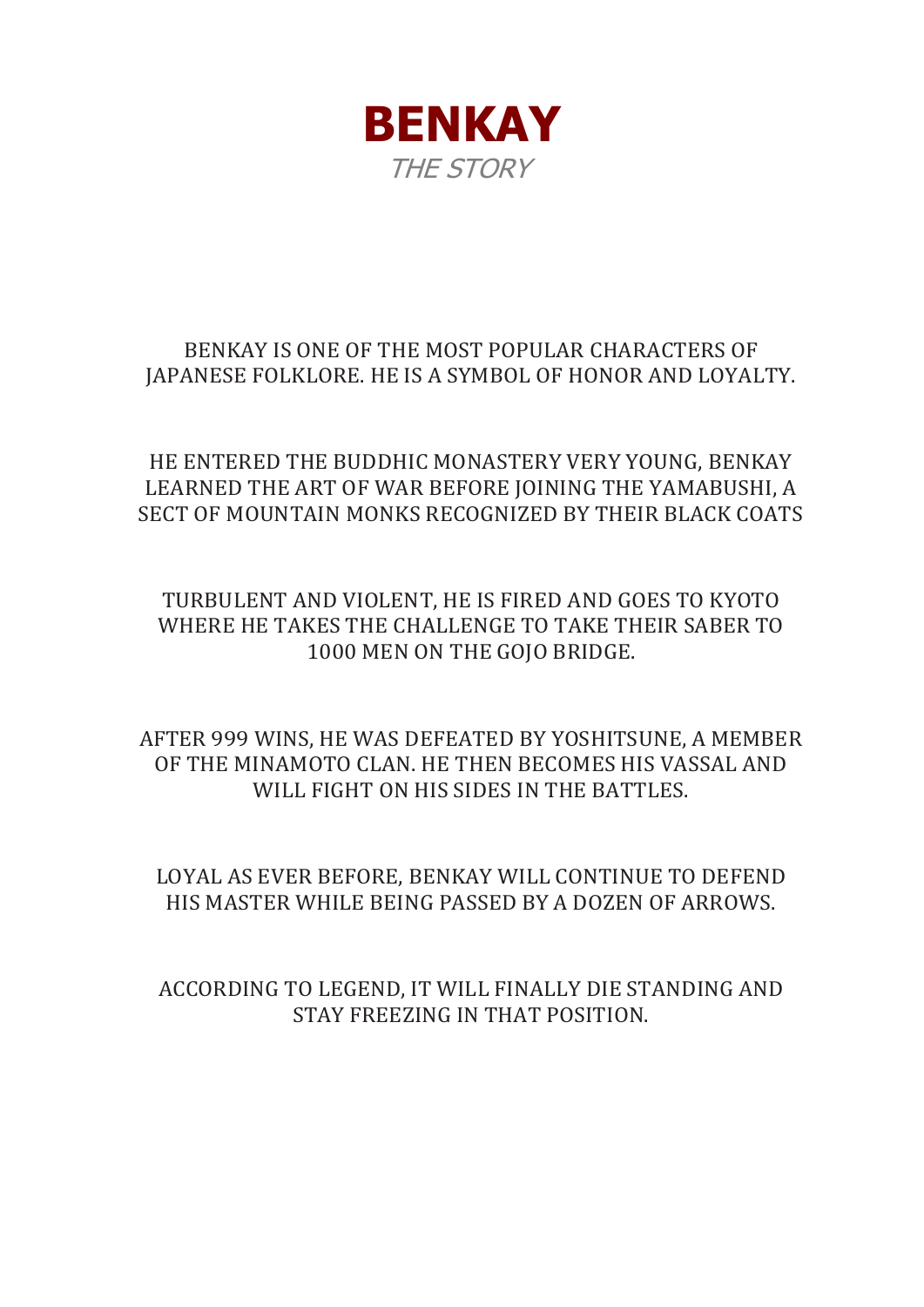### MENUS SERVED AT LUNCH ONLY

志摩 MENU SHIMA

Grilled shrimps, yuzu sabayon Sesame dressing

#### •••

Sushi selection  $Q_{\mathbf{r}}$ Sashimi selection

•••

Black Angus beef  $O<sub>r</sub>$ Selection of grilled fish

Benkay-style fried rice

•••

Crêpe flambé Fujiyama Ice cream to choose: vanilla & raspberry Or caramel & banana

 $\Omega_{11}$ Victoria pineapple flambé, vanilla ice cream

62€

# 伊豆 MENU IZU

Assortment of sushi

•••

Black Angus beef  $O_r$ Selection of grilled fish

Plain rice

#### •••

Victoria pineapple flambé, vanilla ice cream

47€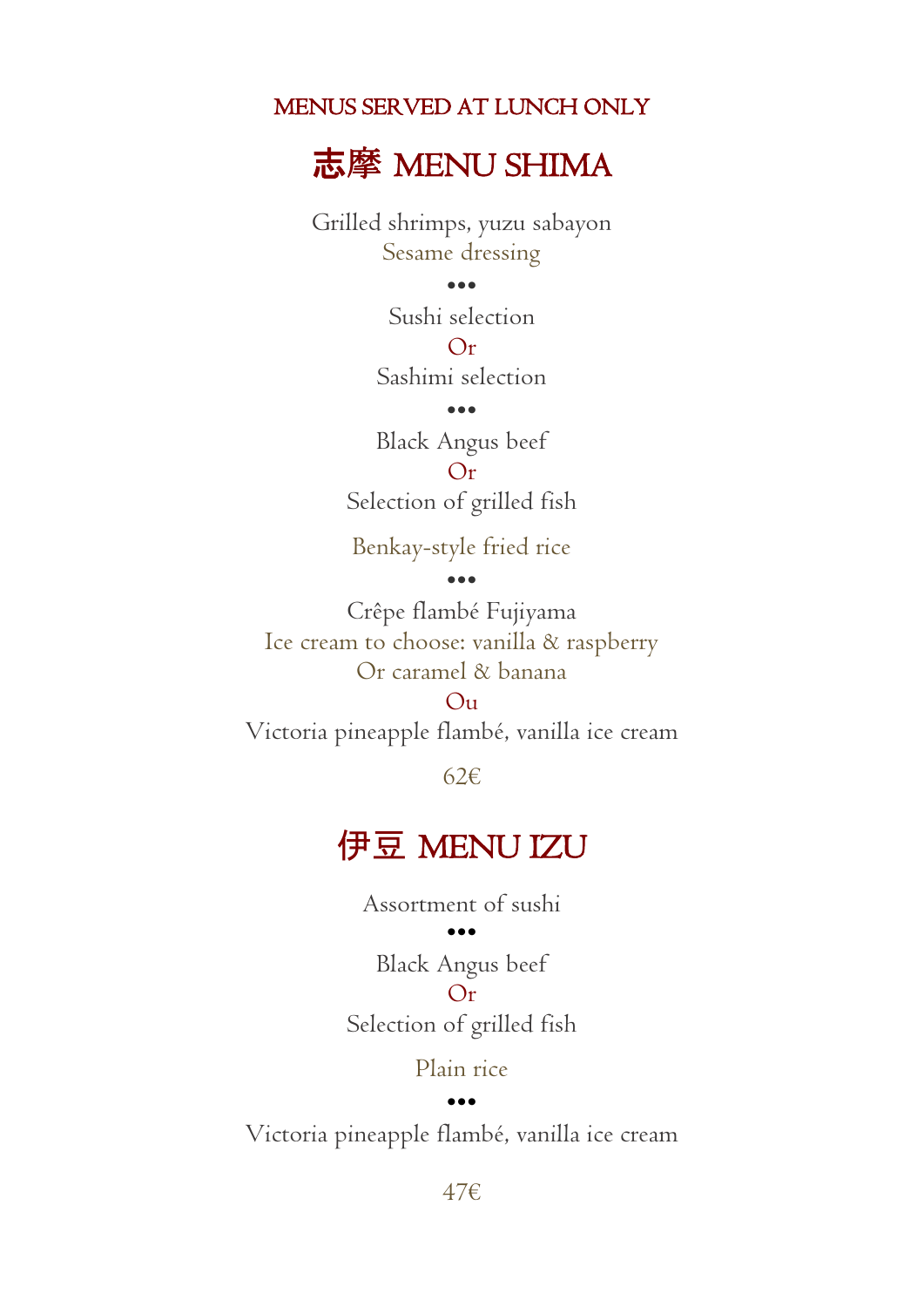

# MENU BENKAY

Rising Sun Trilogy

Abalone and seasonal vegetables Garlic soy sauce Japanese plums puree

Tuna and seabass sashimi, 2 pieces nigri

Pan-seared duck foie gras, teryaki sauce

Spiny lobster White sesame sauce Japanese mushroom and spinach shoots

Yuzu fleck

100% Japanese wagyu beef From Kagoshima province Benkay-style fried rice & seasonal vegetables

Victoria pineapple flambé, vanilla ice cream

#### 180€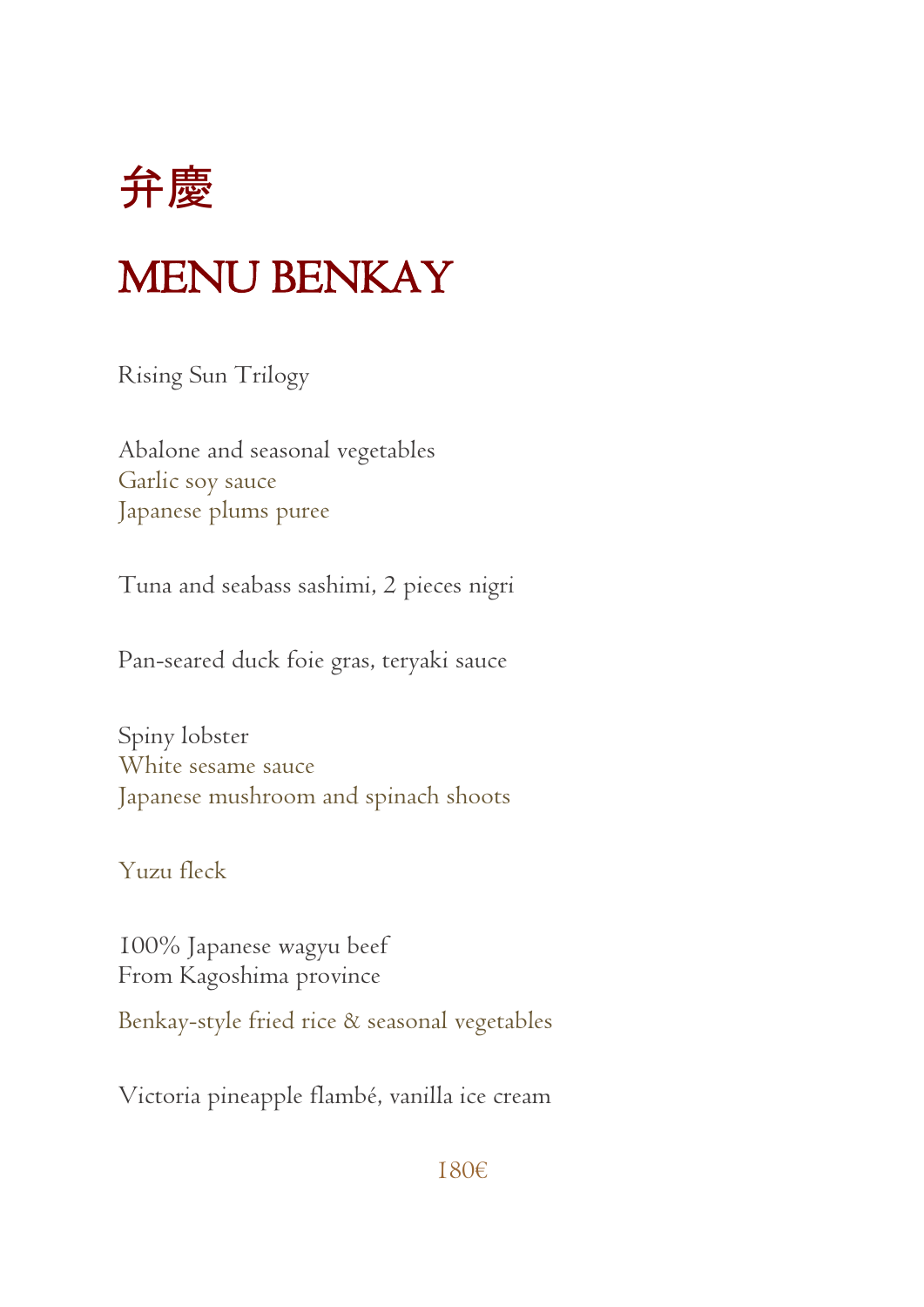平安

# MENU HEIAN

Rising Sun Trilogy

Abalone and seasonal vegetables Garlic soy sauce Japanese plums puree

Sashimi selection

Spiny lobster White sesame sauce Japanese mushroom and spinach shoots

Yuzu fleck

Black Angus beef  $O<sub>r</sub>$ Selection of grilled fish Benkay-style fried rice

Dessert from the menu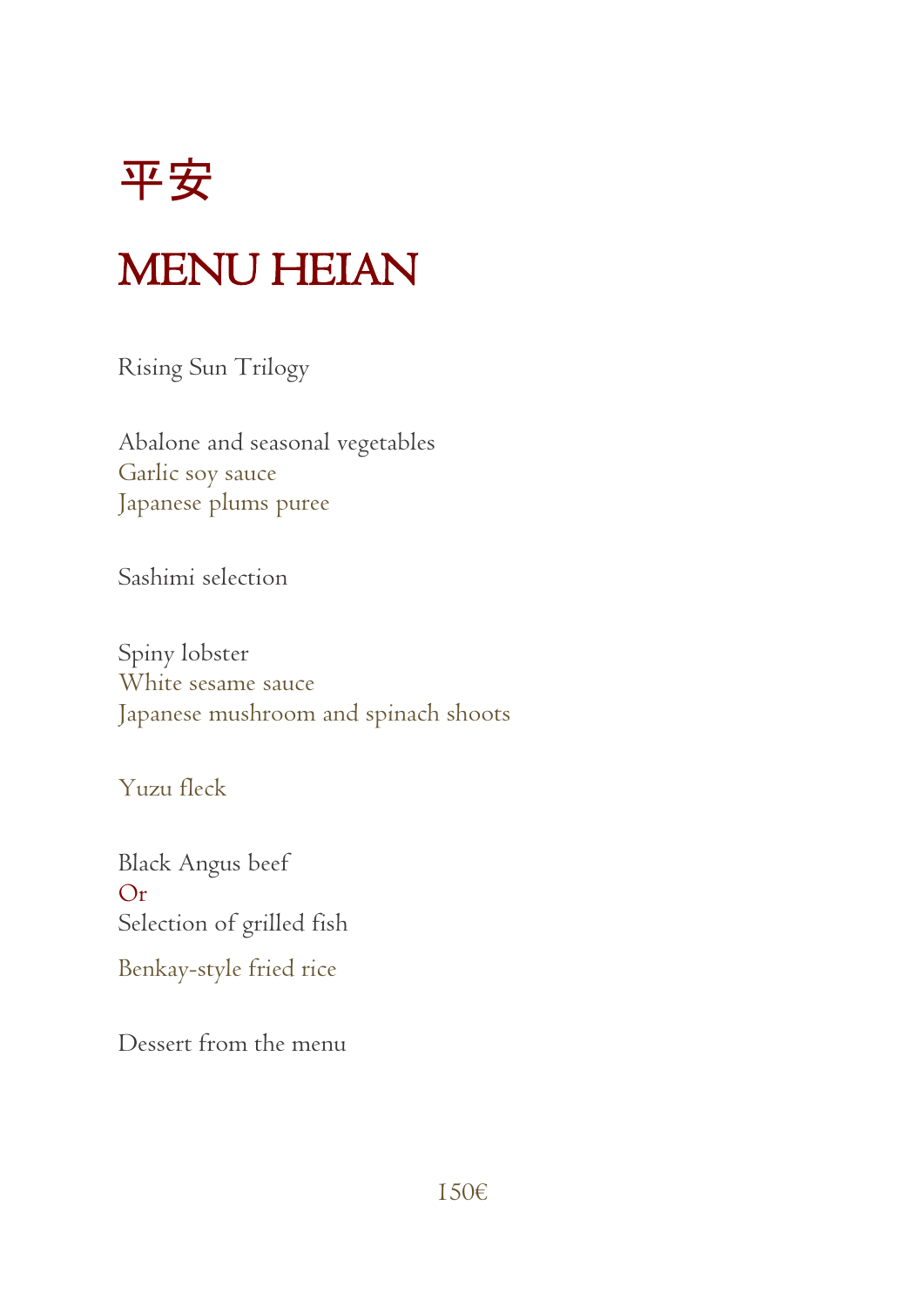

# MENU YOSHINO

Rising Sun Trilogy

Grilled shrimps, yuzu sabayon Sesame dressing

Sashimi selection

Turbot fillet White sesame sauce

Yuzu fleck

Salmon fillet Or Black Angus beef Benkay-style fried rice

Dessert from the menu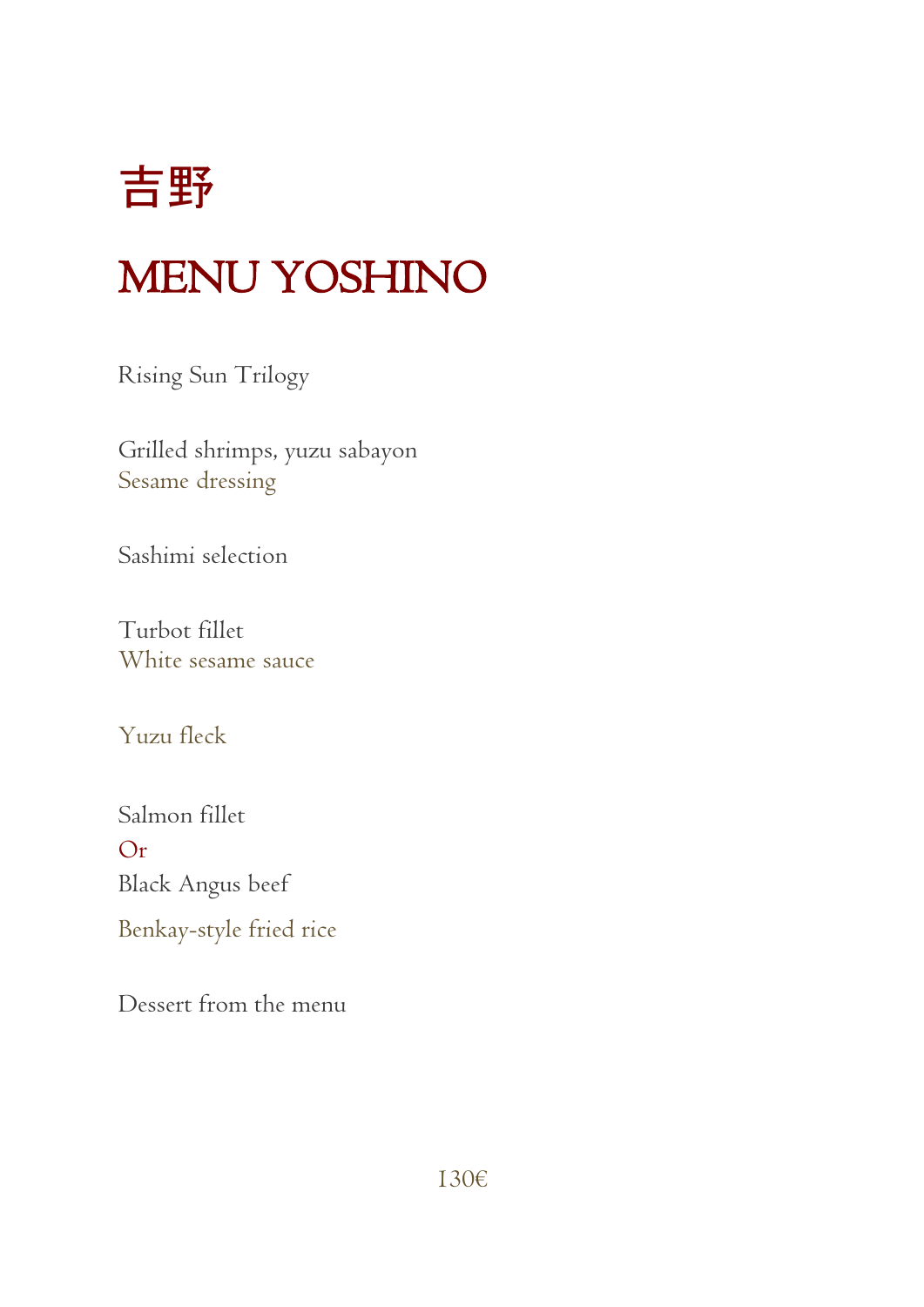## **STARTERS**

| 6 pieces sushi nigri                             | 24 |
|--------------------------------------------------|----|
| 7 pieces sashimi                                 | 20 |
| 17 pieces sashimi                                | 39 |
| Pan-seared duck foie gras<br>Teriyaki sauce      | 26 |
| Grilled shrimps, yuzu sabayon<br>Sesame dressing | 24 |

## DISHES FROM THE TEPPANYAKI

| Selection of grilled fish                                                    |              | 62               |
|------------------------------------------------------------------------------|--------------|------------------|
| Salmon fillet                                                                |              | 49               |
| Spiny lobster<br>White sesame sauce                                          | Half<br>Full | 79<br>125        |
| <b>Black Angus Beef</b>                                                      |              | 54               |
| 100% Japanese wagyu beef<br>From Kagoshima province                          | 100g<br>150g | 90<br><b>I30</b> |
| Meat selection<br>100% Japanese wagyu beef<br>Black Angus beef fillet        |              | 75               |
| <b>SIDE DISHES</b>                                                           |              |                  |
| From the teppanyaki<br>Seasonal crunchy vegetable<br>Benkay-style fried rice |              | 20<br>24         |
| From the washoku                                                             |              |                  |
| Plain Rice                                                                   |              | 7                |
| Miso Soup                                                                    |              | 7                |